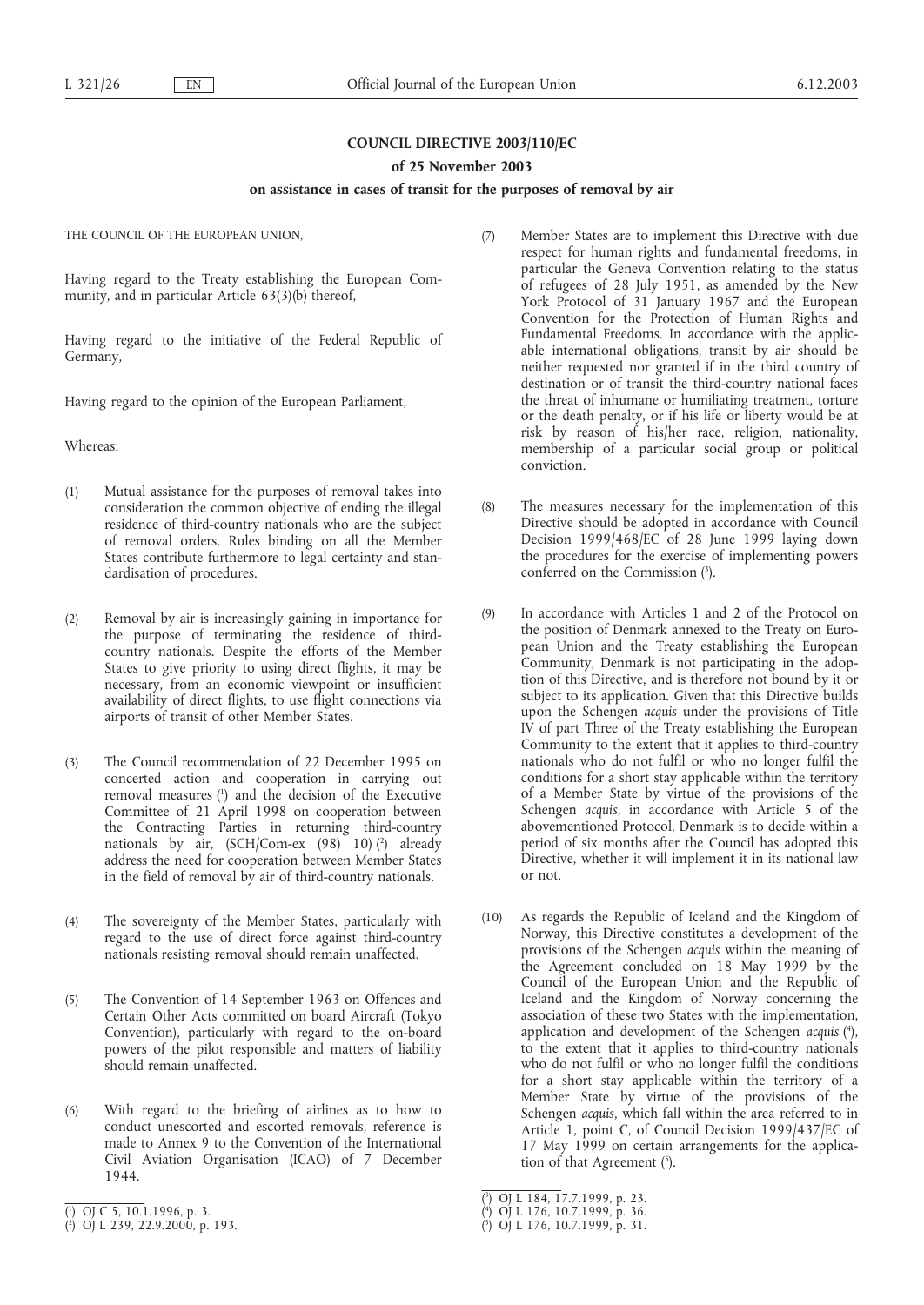- (11) In accordance with Articles 1 and 2 of the Protocol on the position of the United Kingdom and Ireland annexed to the Treaty on the European Union and to the Treaty establishing the European Community, these Member States are not taking part in the adoption of this Directive and therefore, subject to Article 4 of that Protocol, are not bound by it or subject to its application.
- (12) This Directive constitutes an act building on the Schengen *acquis* or otherwise related to it within the meaning of Article 3(1) of the 2003 Act of Accession,

# HAS ADOPTED THIS DIRECTIVE:

### *Article 1*

The purpose of this Directive is to define measures on assistance between the competent authorities at Member State airports of transit with regard to unescorted and escorted removals by air.

## *Article 2*

For the purposes of this Directive:

- (a) 'third-country national' means any person who is not a national of a Member State of the European Union, the Republic of Iceland or the Kingdom of Norway;
- (b) 'requesting Member State' means the Member State which enforces a removal order in respect of a third-country national and requests transit via the airport of transit of another Member State;
- (c) 'requested Member State' or 'transit Member State' means the Member State via whose airport of transit the transit is to be effected;
- (d) 'escort' means all persons from the requesting Member State responsible for accompanying the third-country national, including persons responsible for medical care and interpreters;
- (e) 'transit by air' means the passage of the third-country national and, if necessary, the escort through the area of the airport of the requested Member State for the purposes of removal by air.

## *Article 3*

1. A Member State wishing to return a third-country national by air shall examine whether it is possible to use a direct flight to the country of destination.

2. If a Member State wishing to return a third-country national cannot for reasonable practical circumstances use a direct flight to the country of destination, it can request transit by air via another Member State. An application for transit by air shall in principle not be made if the removal measure requires a change of airport on the territory of the requested Member State.

3. Without prejudice to the obligations of Article 8, the requested Member State may refuse transit by air if:

- (a) the third-country national under national legislation in the requested Member State is charged with criminal offences or is wanted for the carrying out of a sentence;
- (b) transit through other States or admission by the country of destination is not feasible;
- (c) the removal measure requires a change of airport on the territory of the requested Member State;
- (d) the requested assistance is impossible at a particular moment for practical reasons, or
- (e) the third-country national will be a threat to public policy, public security, public health or to the international relations of the requested Member State.

4. In the case of paragraph 3(d), the requested Member State shall as quickly as possible inform the requesting Member State of a date as close as possible to the originally requested date on which transit by air may be assisted, in so far as the other conditions are complied with.

5. Authorisations for transit by air which have already been issued may be revoked by the requested Member State if circumstances within the meaning of paragraph 3 subsequently come to light, justifying a refusal of the transit.

6. The requested Member State shall inform the requesting Member State forthwith of the refusal or revocation of a transit by air authorisation under paragraph 3 or 5 or of any other reason why the transit is not possible, and shall provide an explanation of the reasons.

## *Article 4*

1. The request for escorted or unescorted transit by air and the associated assistance measures under Article 5(1) shall be made in writing by the requesting Member State. It shall reach the requested Member State as early as possible, and in any case no later than two days before the transit. This time limit may be waived in particularly urgent and duly justified cases.

The requested Member State shall inform the requesting Member State forthwith of its decision within two days. This time limit may be extended in duly justified cases by a maximum of 48 hours. Transit by air shall not be started without the approval of the requested Member State.

Where no reply is provided by the requested Member State within the deadline referred to in the first subparagraph, the transit operations may be started by means of a notification by the requesting Member State.

Member States may provide on the basis of bilateral or multilateral agreements or arrangements that the transit operations may be started by means of a notification by the requesting Member State.

Member States shall notify the Commission regarding the agreements or arrangements referred to in the third subparagraph. The Commission shall regularly report to the Council on such agreements and arrangements.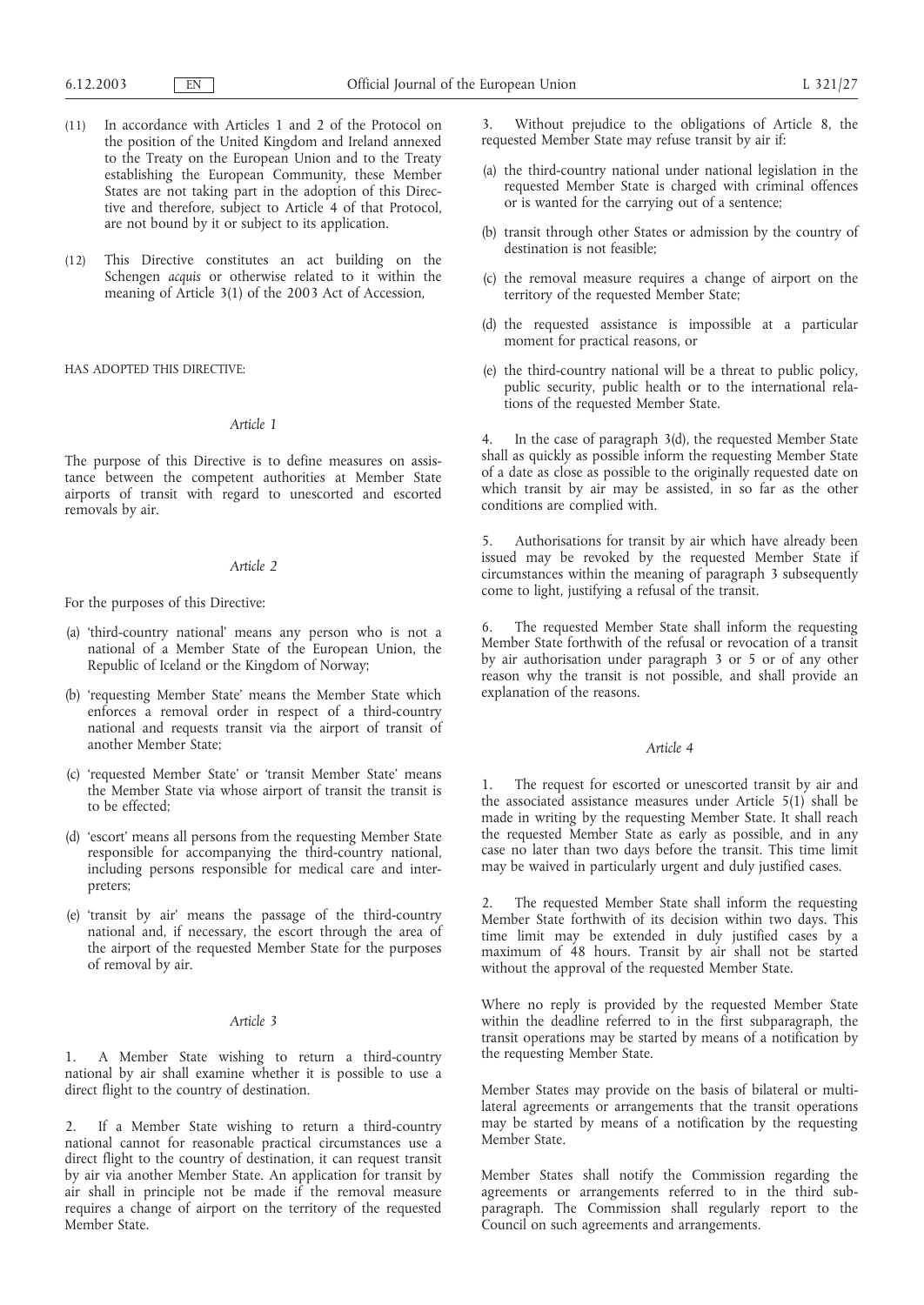3. For the purposes of dealing with the request under paragraph 1, the information on the form to be used for requesting and authorising transit by air in accordance with the Annex shall be forwarded to the requested Member State.

The measures necessary for the update and the adjustment of the transit request as set out in the Annex as well as the methods of its transmission shall be taken in accordance with the procedure referred to in Article 9(2).

4. With respect to any request for transit, the requesting Member State shall provide the requested Member State with the details as provided for in the Annex.

5. The Member States shall each appoint a central authority to which requests under paragraph 1 are to be sent.

The central authorities shall appoint contact points for all the relevant airports of transit who can be contacted throughout the transit operations.

# *Article 5*

1. The requesting Member State shall take appropriate arrangements to ensure that the transit operation takes place in the shortest possible time.

The transit operation shall take place at a maximum within 24 hours.

2. The requested Member State, subject to mutual consultations with the requesting Member State within available means and in compliance with relevant international standards, shall provide all the assistance measures necessary from landing and the opening of the aircraft doors until it is ensured that the third-country national has left. However, mutual consultations are not required in the cases referred to in point (b).

This relates to the following assistance measures in particular:

- (a) meeting the third-country national at the aircraft and escorting him/her within the confines of the transit airport, in particular to his/her connecting flight;
- (b) providing emergency medical care to the third-country national and, if necessary, his/her escort;
- (c) providing sustenance for the third-country national and, if necessary, his/her escort;
- (d) receiving, keeping and forwarding travel documents, particularly in the case of unescorted removals;
- (e) in cases of unescorted transit, informing the requesting Member State of the place and time of departure of the third-country national from the territory of the Member State concerned;
- (f) informing the requesting Member State if any serious incidents took place during the transit of the third-country national.

3. The requested Member State may, in accordance with its national law:

(a) place and accommodate the third-country nationals in a secure facility;

(b) use legitimate means to prevent or end any attempt by the third-country national to resist the transit.

4. Without prejudice to Article 6(1), in cases where the completion of transit operations cannot be ensured, despite the assistance provided for in accordance with paragraphs 1 and 2, the requested Member State may, upon request by and in consultation with the requesting Member State, take all the necessary assistance measures to continue the transit operation.

In such cases, the time limit referred to in paragraph 1 may be extended by a maximum of 48 hours.

5. The competent authorities of the requested Member State with whom responsibility for the measure lies shall decide the nature and extent of the assistance afforded under paragraphs 2, 3 and 4.

6. The costs of the services provided according to paragraph 2(b) and (c) shall be borne by the requesting Member State.

The remaining costs shall also be borne by the requesting Member State to the extent that they are actual and quantifiable.

Member States shall provide appropriate information with regard to the criteria of quantification of the costs referred to in the second subparagraph.

## *Article 6*

1. The requesting Member State shall undertake to readmit the third-country national forthwith if:

- (a) the transit by air authorisation was refused or revoked under Article 3(3) or (5);
- (b) the third-country national entered the requested Member State without authorisation during the transit;
- (c) removal of the third-country national to another transit country or to the country of destination, or boarding of the connecting flight, was unsuccessful; or
- (d) transit by air is not possible for another reason.

2. The requested Member State shall assist with the readmission of the third-country national to the requesting Member State in the cases referred to in paragraph 1. The requesting Member State shall bear the costs incurred in returning the third-country national.

#### *Article 7*

1. When carrying out the transit operation, the powers of the escorts shall be limited to self-defence. In addition, in the absence of law-enforcement officers from the transit Member State or for the purpose of supporting the law-enforcement officers, the escorts may use reasonable and proportionate action in response to an immediate and serious risk to prevent the third-country national from escaping, causing injury to himself/herself or to a third party, or damage to property.

Under all circumstances escorts must comply with the legislation of the requested Member State.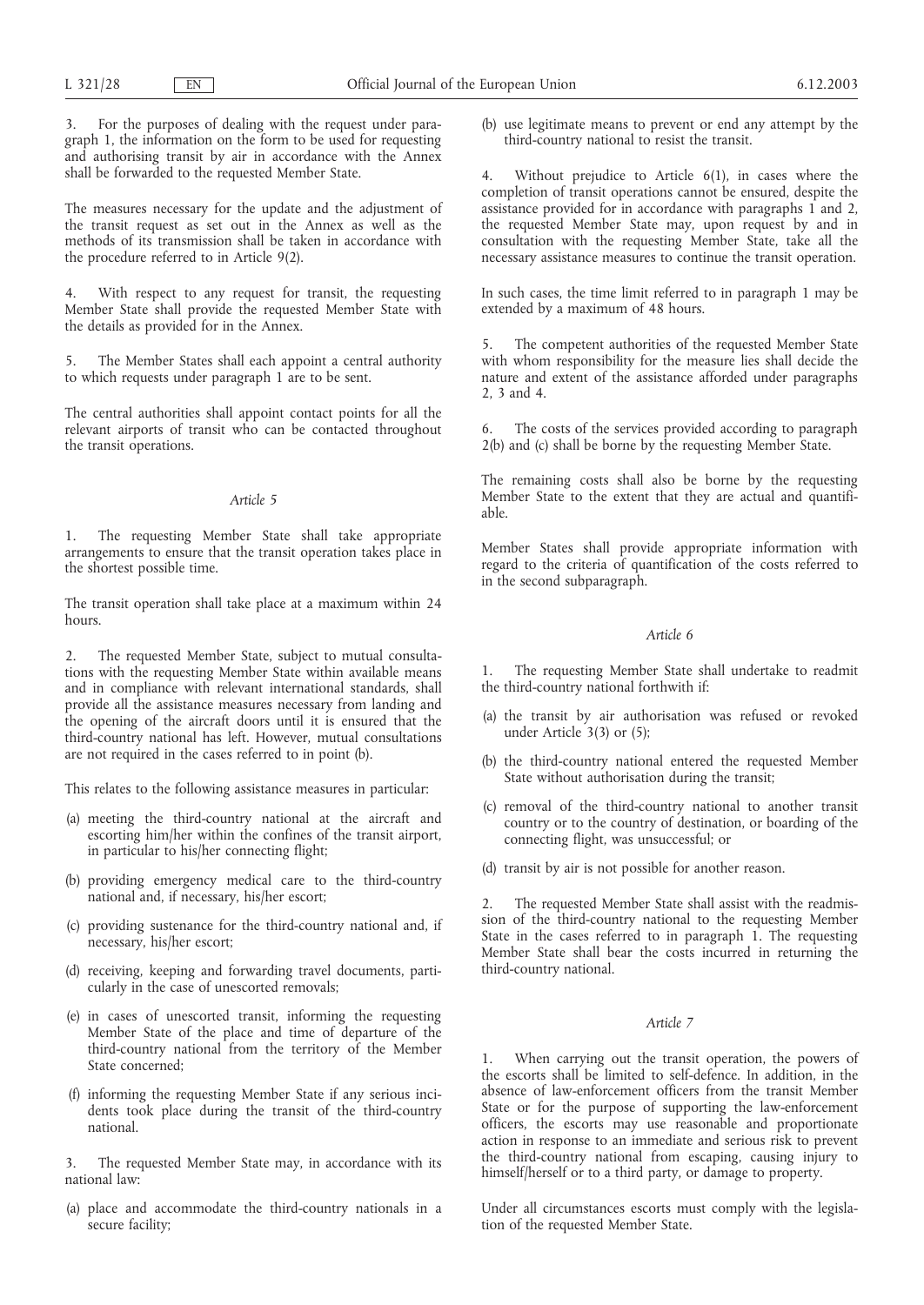2. Escorts shall not carry weapons during transit by air and shall wear civilian clothes. They shall provide means of appropriate identification, including the transit authorisation delivered by the transit Member State, or where applicable, the notification referred to in Article 4(2), at the request of the requested Member State.

## *Article 8*

This Directive shall be without prejudice to the obligations arising from the Geneva Convention relating to the status of refugees of 28 July 1951, as amended by the New York Protocol of 31 January 1967, from international conventions on human rights and fundamental freedoms and from international conventions on the extradition of persons.

#### *Article 9*

1. The Commission shall be assisted by a committee.

2. Where reference is made to this paragraph, Articles 5 and 7 of Decision 1999/468/EC shall apply.

The period laid down in Article 5(6) of Decision 1999/468/EC shall be set at one month.

3. The Committee shall adopt its Rules of Procedure.

# *Article 10*

1. Member States shall bring into force the laws, regulations and administrative provisions necessary to comply with this Directive before 6 December 2005 They shall forthwith inform the Commission thereof.

When Member States adopt these measures, they shall contain a reference to this Directive or shall be accompanied by such reference on the occasion of their official publication. The methods of making such reference shall be laid down by Member States.

2. Member States shall communicate to the Commission the text of the main provisions of national law which they adopt in the field covered by this Directive.

#### *Article 11*

The Decision of the Executive Committee of 21 April 1998 on cooperation between the Contracting Parties in returning foreign nationals by air (SCH/Com-ex (98) 10) shall be repealed.

### *Article 12*

This Directive shall enter into force on the day of its publication in the *Official Journal of the European Union*.

### *Article 13*

This Directive is addressed to the Member States in accordance with the Treaty establishing the European Community.

Done at Brussels, 25 November 2003.

*For the Council The President* G. TREMONTI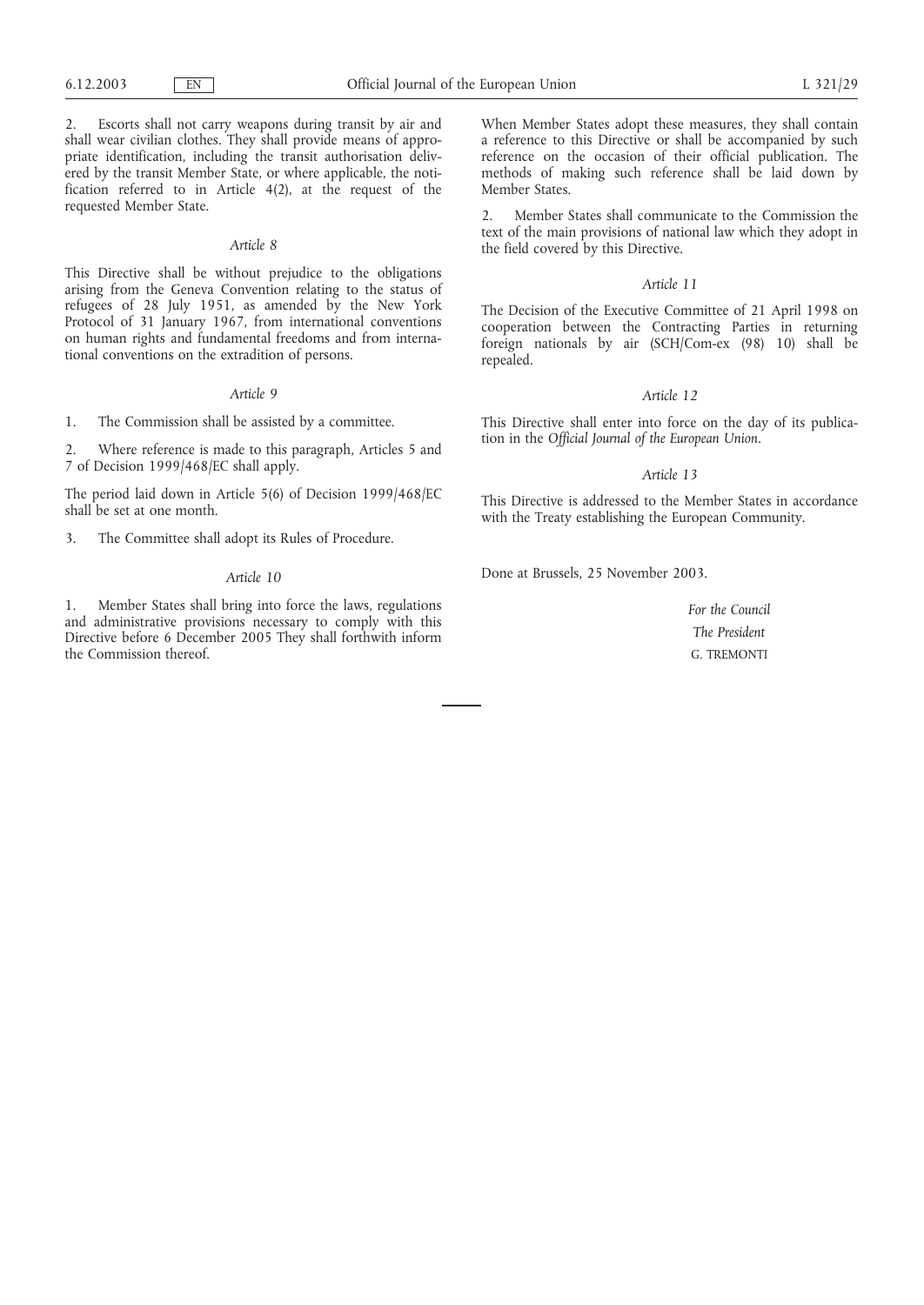## *ANNEX*

I. Transit request for the purposes of removal by air<br>(in accordance with Article 4 of Council Directive 2003/110/EC of 25 November 2003 on assistance in cases of transit for the purposes of removal by air (OJ L 321, 6.12.2003, p. 26).

| (Requesting unit) | Place/Date:           |
|-------------------|-----------------------|
| Authority:        |                       |
|                   | Telephone/Fax/e-mail: |
| Address:          | Name of officer:      |
|                   | Signature:            |
|                   |                       |

| (Requested unit) |  |
|------------------|--|
| Authority:       |  |
|                  |  |
| Address:         |  |
|                  |  |
|                  |  |
|                  |  |
|                  |  |

# General information on third-country national whom the transit request concerns

| Request<br>N <sub>o</sub> | Surname | First name | m/f | Date of birth | Place of birth | Nationality | Travel document<br>No/Type/Validity | Number of visa delivered by a<br>third country (if required) |
|---------------------------|---------|------------|-----|---------------|----------------|-------------|-------------------------------------|--------------------------------------------------------------|
|                           |         |            |     |               |                |             |                                     |                                                              |
|                           |         |            |     |               |                |             |                                     |                                                              |

# Flight details

| Flight No | From | Departure date | Time | To | Arrival date | Time |
|-----------|------|----------------|------|----|--------------|------|
|           |      |                |      |    |              |      |
|           |      |                |      |    |              |      |
|           |      |                |      |    |              |      |
|           |      |                |      |    |              |      |